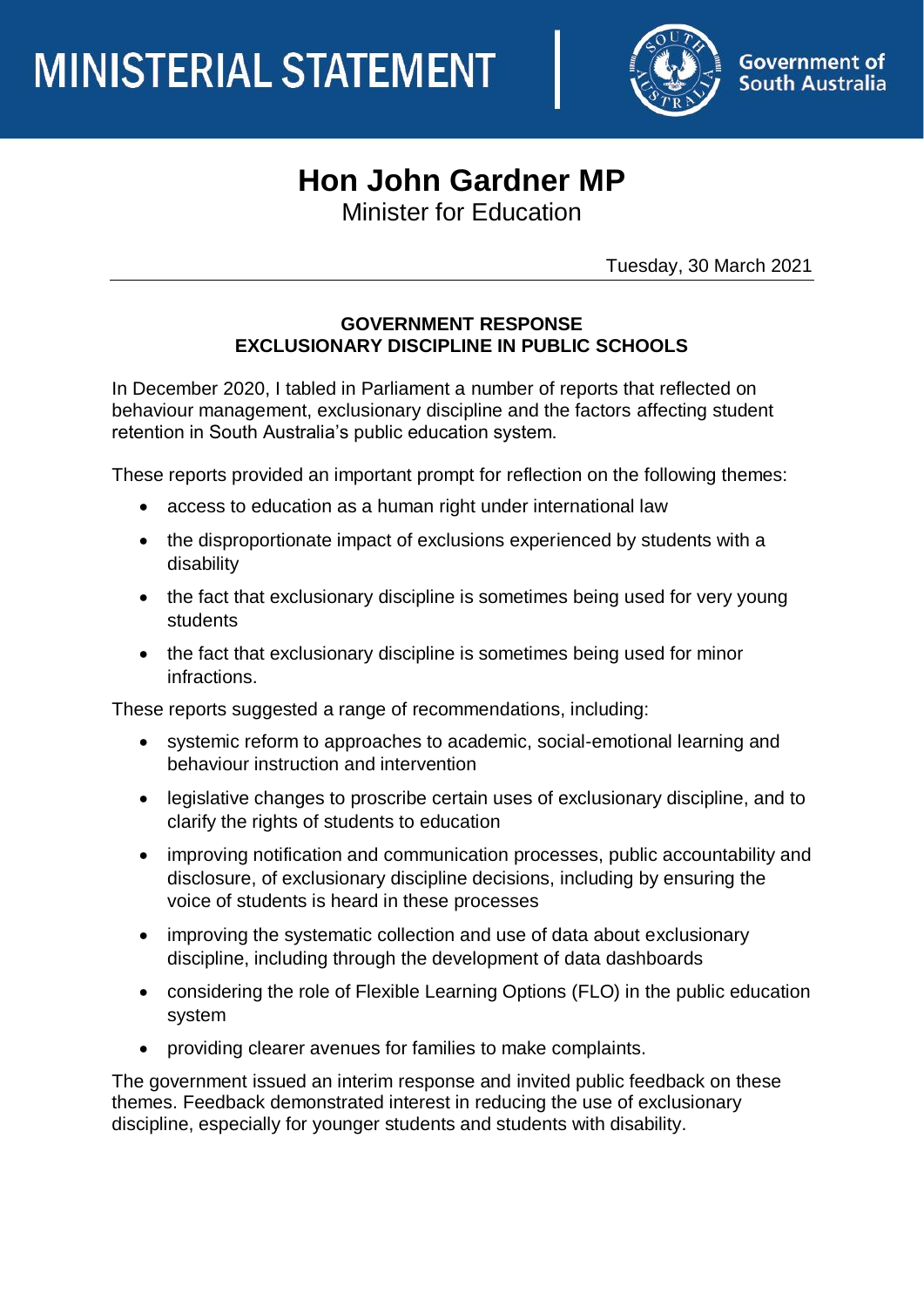However, we also heard that whilst change must be pursued with ambition, it should also be managed with care – the impact of all elements of any proposed change should be understood clearly before that change is delivered.

#### **Strategic Reforms**

It is clear from the data and analysis presented in the reports that there is an opportunity to improve the use of exclusionary discipline in South Australia's public schools.

The government has recognised the opportunity to provide better supports to students, teachers and schools to achieve higher levels of inclusion of students in learning. It has given in-principle support for the recommendation that exclusionary discipline should not be used for young children or for the most minor incidents in our public system.

To support a measurable reduction in the use of exclusionary discipline and the development of a contemporary approach to education responses and pathways, the government is committing \$15M over the next 4 years, from 2021, in additional funding.

This additional funding will be to support the development and implementation of a systemic strategy to drive a significant reduction in exclusionary discipline in South Australia's public schools, and provide increased accountability. This program of work will comprise:

- Changes to policy to minimise, as far as possible, the use of exclusionary discipline for all children, and especially Aboriginal children and young people, students with a disability, children in care, and younger children.
- A new data-led approach for targeting supporting resources and ensuring accountability, including through establishing and monitoring specific targets for the use of exclusionary discipline over time, and the development of data dashboards.
- Redesign of, and investment in, the services that support our schools in managing behaviour
	- o Support for the development of professional practice for teachers, leaders and support staff, so that schools can use data and evidenceinformed interventions that reduce the use of exclusionary discipline, and work in partnership with families, whilst ensuring student voice
	- o support for schools to adopt different levels and types of responses across a spectrum, from supports that would be in place in every school, through to targeted techniques for students experiencing challenges to learning, where this is needed in some circumstances
	- o providing students with the supports they need to be successful learners in a classroom setting, as part of a whole-school approach
	- o specific consideration of the needs of Aboriginal learners.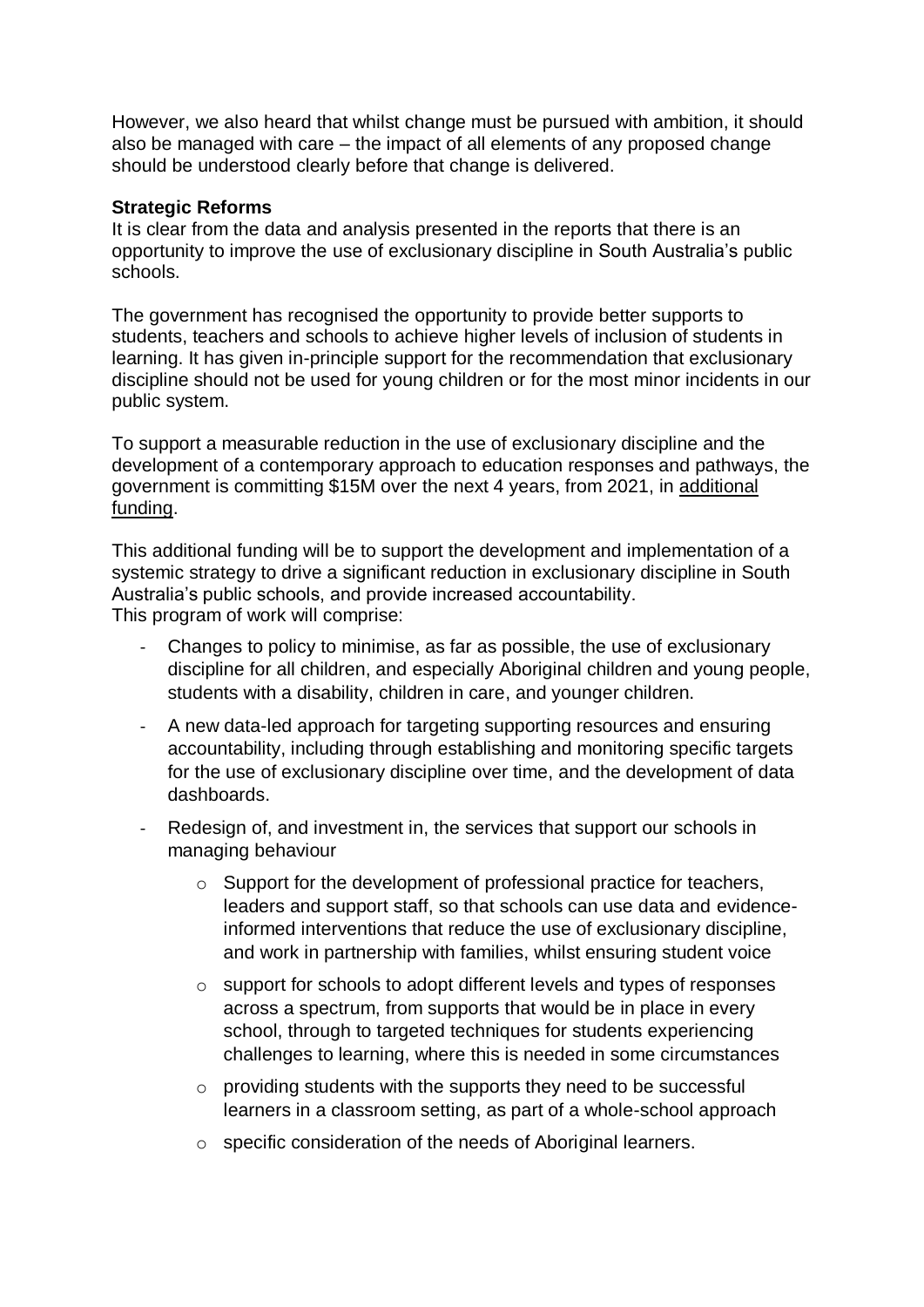Ultimately, the decommissioning of the Flexible Learning Options (FLO) model, with consideration of options for alternative education provision that makes education outside of school settings the last resort, within a refreshed systemic approach.

This strategic refresh will be informed by the recommendations in recent reports, along with evidence and practical feedback from the key stakeholders and other experts, who have engaged in consultation since the release of the reports. It will be designed in partnership with educators and support staff, and in consultation with experts, parents, students and professional associations.

This is in recognition that the most successful reforms at a system level are those that are grounded in the experience of everyday practitioners and which respond to their needs.

#### **Accountability**

The report by Professor Graham recommends increasing oversight, including through the establishment of an independent legislated body to provide external accountability - an education Ombudsman.

The government has already committed to improving communication about exclusionary discipline decisions, providing more information and advice for parents in exclusionary discipline processes. These measures, along with agreement to audits of compliance with policy, and agreed improvements in internal complaints processes, will be delivered as the development of more supports for schools and families occurs.

From 2023, the government will ensure that system data are reported and used to support improvement, and will invest in improvements in advice and information to students, parents and carers about their rights and support to navigate complaints and appeals processes.

These measures will complement the work of existing oversight and advocacy bodies dedicated to the interests of children in South Australia, as well as the existing funding for a dedicated position in the Ombudsman's team.

A clear message from these reports is that supports for parents should be clearer, earlier, and focussed on helping children and young people stay at school. This government believes in accountability. However, investing in increasing accountability before we increase support risks getting it the wrong way around. A significant investment in increasing oversight through the creation of a new independent office to oversee the use of exclusionary discipline should not come before, or at the expense of, investments in supporting students, teachers and schools to reduce the use of exclusionary discipline.